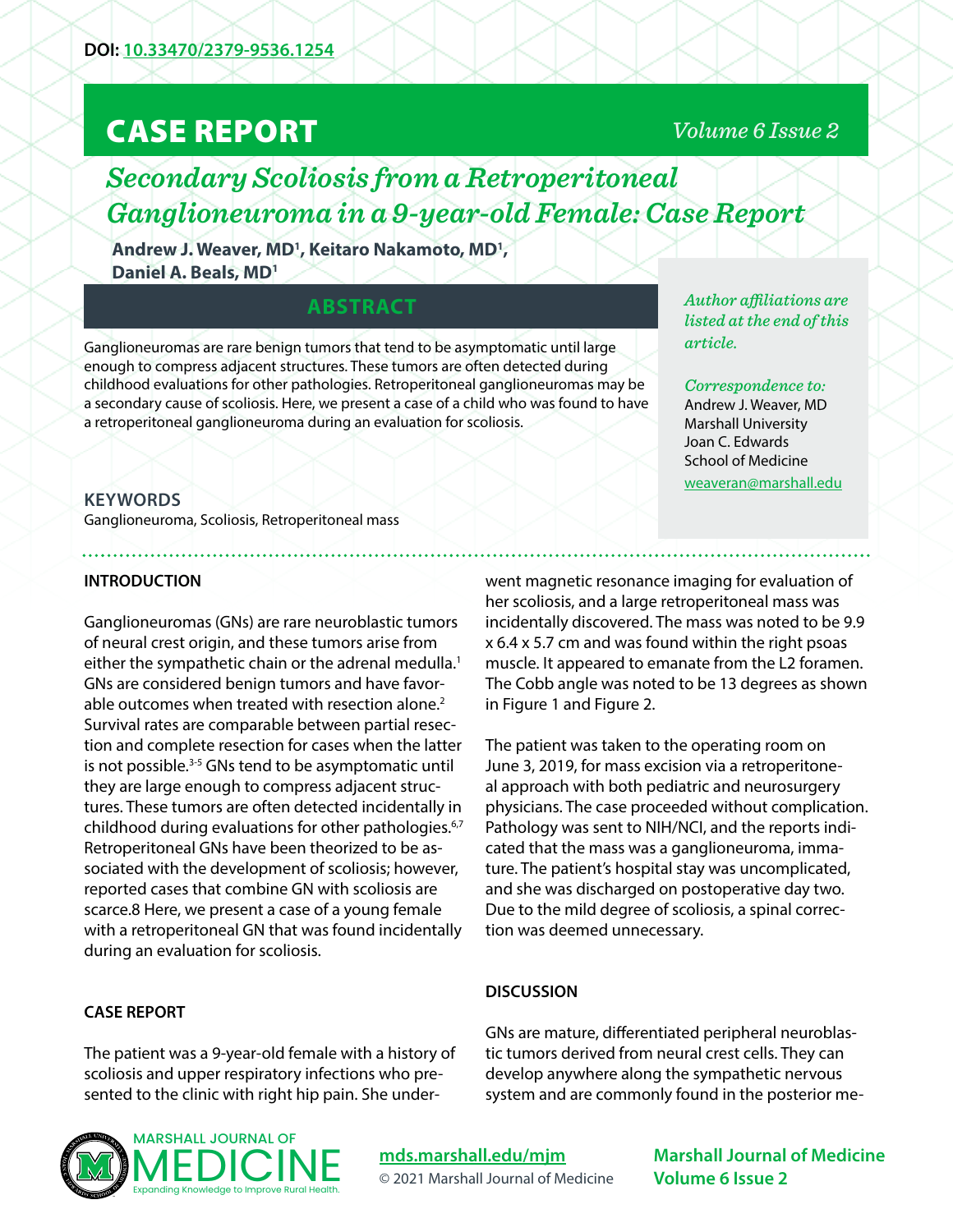

**FIGURE 1.** Abdominal radiographs.



**FIGURE 2.** MRI of the spine.

diastinum or retroperitoneum.4 These tumors exhibit slow growth, yet they tend to reach large dimensions since they typically remain clinically silent until they produce symptoms from the compression of locoregional structures.<sup>1</sup> Additionally, most will remain asymptomatic and will be diagnosed incidentally during imaging for other evaluations.

Cases that combine GN with scoliosis are rare. Previous studies reported that females are more likely than males to have concomitant scoliosis and GN. Children and adolescents are more likely to develop scoliosis

in association with GN than those of other agegroups.9 Therefore, there is a potential susceptibility for younger females to develop scoliosis with GN, but the data are too scarce to be conclusive.

The theoretical mechanism of a tumor leading to scoliosis has been attributed to the stimulation of the epiphyseal plate, causing osteoepiphysis hyperplasia.8 Yang et al. proposed three mechanisms by which a paravertebral ganglioneuroma causes scoliosis: (1) expansive tumor growth leading to damages in the lateral and anterior aspects of the vertebrae;



**[mds.marshall.edu/mjm](https://mds.marshall.edu/mjm/)** © 2021 Marshall Journal of Medicine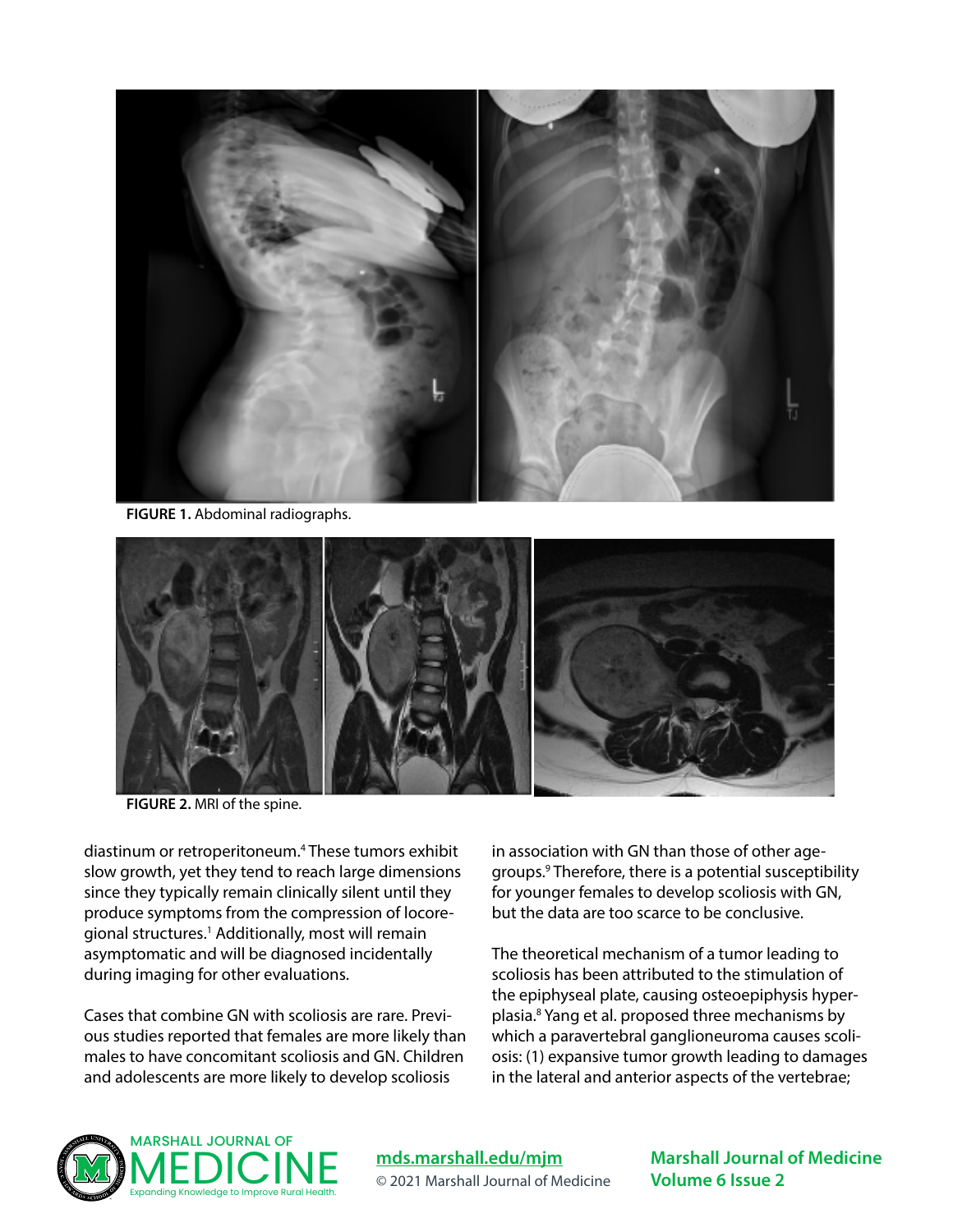(2) scoliosis mechanically stimulated by the tumor; and (3) simultaneous occurrence of paravertebral GN.10 Wang et al. published a recent case report and literature review indicating that all GNs associated with scoliosis were found on the convex side of the spine.<sup>9</sup> Notably, in our case, the mass was on the concave side of the spine, possibly suggesting more of a pure mass effect than the above-stated mechanisms.

Imaging studies are a vital adjunct to the diagnosis of GN due to its clinical silence. In the pediatric population, ultrasonography offers a useful initial test if there is any suspicion of a lesion.<sup>11</sup> However, MRI offers better characterization and is typically included in the work-up for retroperitoneal masses.12,13 Ultimately, there is a need for tissue biopsy to definitively diagnose GN. Tissue diagnosis is typically obtained at the time of surgical resection.

Whenever possible, a complete resection of a GN should be accomplished. If there is a concern for the possibility of serious complications due to complete resection, then partial resection is an acceptable alternative.14 Depending on the degree of scoliosis, a two-stage procedure may be undertaken. The first procedure will correct the deformity of the spine, and the second procedure will resect the tumor.<sup>9</sup> In our case, a single procedure to completely resect the mass was deemed appropriate, due to the mild degree of scoliosis.

### **CONCLUSION**

GNs are benign tumors that grow slowly but extensively, leading to various complications from mass effects. While imaging is a useful adjunct for diagnosis and operative planning, a definitive diagnosis requires tissue sampling. Resection of a GN is considered curative with a favorable prognosis. While primary (idiopathic) scoliosis is more common in younger age groups, secondary causes, including retroperitoneal masses such as GNs, should be ruled out.

#### **AUTHOR AFFILIATIONS**

1. Marshall University Joan. C Edwards School of Medicine, Huntington, West Virginia

#### **REFERENCES**

- 1. Geoerger B, Hero B, Harms D, Grebe J, Scheidhauer K, Berthold F. Metabolic activity and clinical features of primary ganglioneuromas. Cancer. 2001;91(10):1905-13.
- 2. Decarolis B, Simon T, Krug B, Leuschner I, Vokuhl C, Kaatsch P, et al. Treatment and outcome of ganglioneuroma and ganglioneuroblastoma intermixed. BMC Cancer. 2016;16:542.
- 3. De Bernardi B, Gambini C, Haupt R, Granata C, Rizzo A, Conte M, et al. Retrospective study of childhood ganglioneuroma. J Clin Oncol. 2008;26(10):1710-6.
- 4. Alexander N, Sullivan K, Shaikh F, Irwin MS. Characteristics and management of ganglioneuroma and ganglioneuroblastoma-intermixed in children and adolescents. Pediatr Blood Cancer. 2018;65(5):e26964.
- 5. Paasch C, Harder A, Gatzky EJ, Ghadamgahi E, Spuler A, Siegel R. Retroperitoneal paravertebral ganglioneuroma: a multidisciplinary approach facilitates less radical surgery. World J Surg Oncol. 2016;14(1):194.
- 6. Schulman H, Laufer L, Barki Y, Philip M, Mares AJ, Maor E, et al. Ganglioneuroma: an 'incidentaloma' of childhood. Eur Radiol. 1998;8(4):582-4.
- 7. Zugor V, Schott GE, Kuhn R, Labanaris AP. Retroperitoneal ganglioneuroma in childhood--a presentation of two cases. Pediatr Neonatol. 2009;50(4):173-6.
- 8. Qiu Y, Wang S, Wang B, Zhu F. Adolescent thoracolumbar scoliosis secondary to ganglioneuroma: a two case report. Spine (Phila Pa 1976). 2007;32(10):E326-9.
- 9. Wang X, Yang L, Shi M, Liu X, Liu Y, Wang J. Retroperitoneal ganglioneuroma combined with scoliosis: a case report and literature review. Medicine (Baltimore). 2018;97(37):e12328.
- 10. Yang Y, Ren M, Yuan Z, Li K, Zhang Z, Zhang J, et al. Thoracolumbar paravertebral giant ganglioneuroma and scoliosis: a case report and literature review. World J Surg Oncol. 2016;14:65.
- 11. Mut DT, Orhan Soylemez UP, Demir M, Tanik C, Ozer A. Diagnostic imaging findings of pelvic retroperitoneal ganglioneuroma in a child: a case report with the emphasis on initial ultrasound findings. Med Ultrason. 2016;18(1):120-2.
- 12. Silveira CRS, Vieira CGM, Pereira BM, Lopes EJ, Gerson G, Tavora DGF, et al. Magnetic resonance



**[mds.marshall.edu/mjm](https://mds.marshall.edu/mjm/)** © 2021 Marshall Journal of Medicine